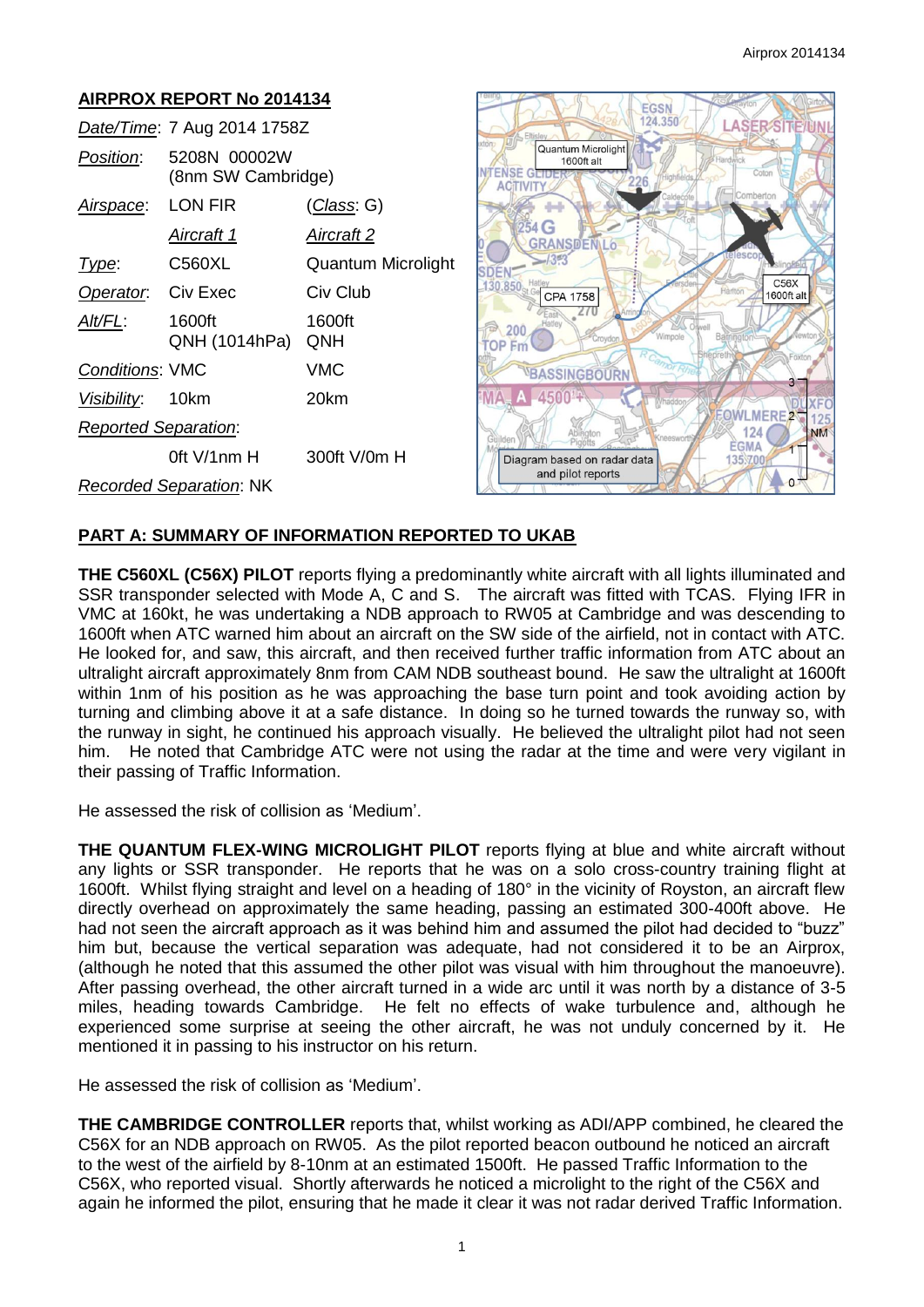The C56X pilot was not initially visual but, shortly afterwards, reported that he was visual and taking avoiding action. The pilot then confirmed that he was happy to continue the approach.

### **Factual Background**

The weather at Cambridge was reported as:

METAR EGSC 071750Z 02004KT 350V060 9999 SCT046 22/11 Q1014

### **Analysis and Investigation**

## **CAA ATSI**

The C56X pilot was operating an IFR flight inbound to Cambridge and was in receipt of a Procedural Service from Cambridge Approach. The Cambridge controller was providing a combined Aerodrome and Approach Control service, without the aid of surveillance equipment. (The UK AIP page AD 2.EGSC-9 (29 May 2014) states, for Radar: 'Available intermittently Mon-Fri during normal working hours and by arrangement only)'. ATSI had access to Cambridge RTF and area radar recording, together with the written report from the controller and both pilots.

At 1749:20 the C56X, inbound from the southwest, contacted Cambridge Approach and reported descending to 4000ft on QNH 1014 hPa with information 'H'. The controller advised of 'no delay' and cleared the C56X for the NDB approach for runway zero five with further descent to 3000ft. The C56X crossed the beacon and completed the entry procedures before crossing the beacon outbound at 3000ft on a southwesterly track. At 1755:30 the C56X reported beacon outbound and was instructed to report base turn complete.

At 1756:13 the controller advised the C56X about an aircraft which the controller had sighted from the VCR about 7 to 8 miles west of Cambridge. This aircraft was not involved in the Airprox and the C56X pilot reported the traffic in sight and was happy to continue with the approach.

At 1758:00 the controller transmitted *"(C56X) I'm visual I believe with a Microlight on your righthand side is that the one you have in sight"* and the C56X pilot responded *"Oh negative we got him in sight now"* – Figure 1.



Figure 1 – Swanwick MRT at 1758:00

Neither of these contacts was believed to have been involved in the Airprox.

The C56X pilot's written report indicated that when approaching the 8.5DME point for base turn they spotted the Quantum Microlight at 1600ft within 1nm and took avoiding action. At 1758:35 radar recording showed the C56X had commenced a left turn and had climbed to 1800ft. At 1758:56 the C56X had reversed the turn to the right and at 1759:22 the Quantum Microlight started to show on the radar recording tracking south-southeast (Figure 2).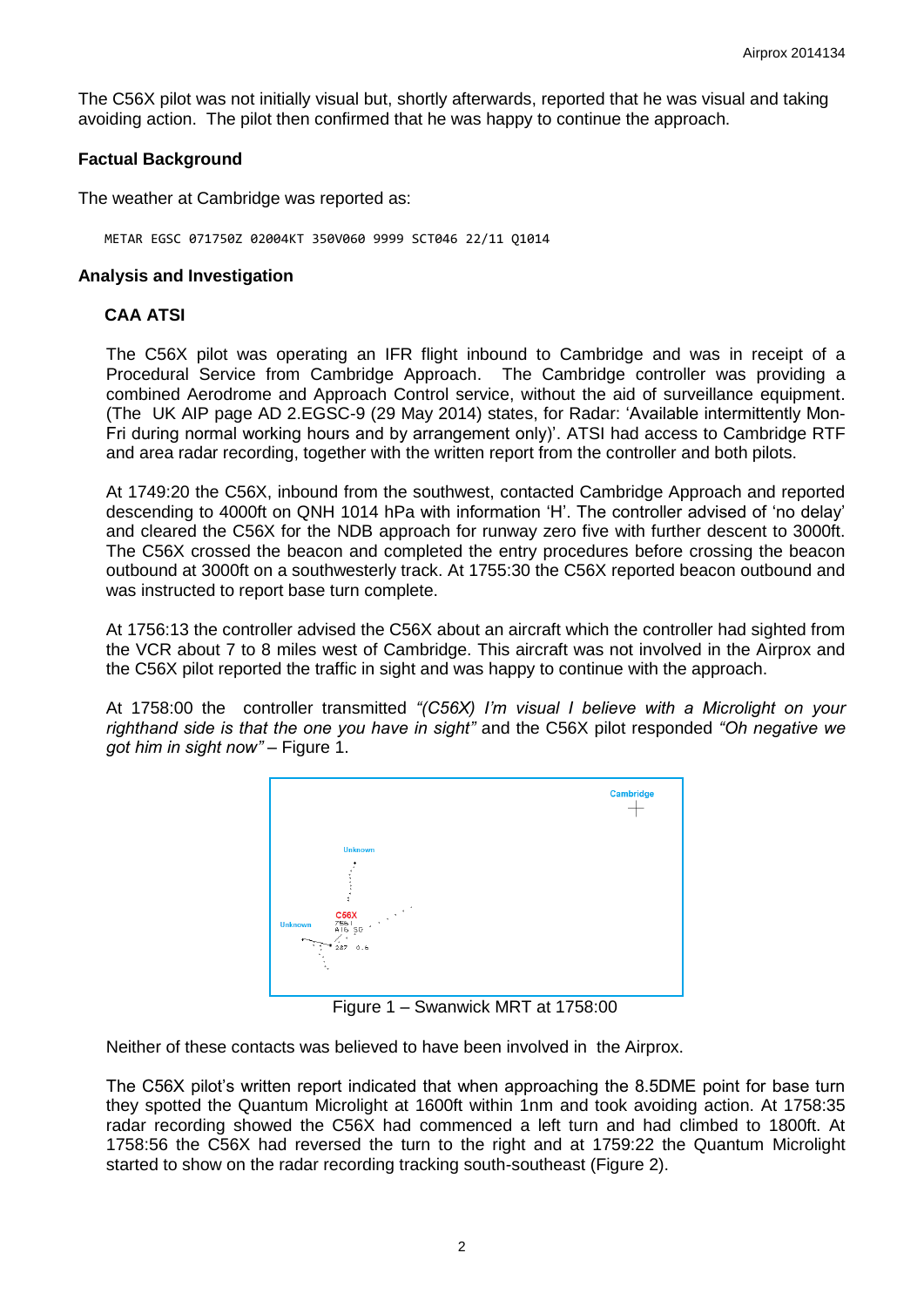

Figure 2 – Swanwick MRT at 1759:22

At 1759:10 the C56X pilot reported *"Er (C56X)c/s we had to do avoiding action turn and returning inbound the field this time"*. The C56X pilot confirmed that he was happy to pick up the procedure from base leg. At 1759:40 the controller advised *"(C56X)c/s I still have the Microlight in sight it appears to be approaching the final approach er now at about er one zero miles do you have him in sight"*. The C56X pilot responded *"Yeah he's on my right hand side about one mile over and on the righthand side (C56X)c/s".* 

The controller informed the C56X pilot that the Microlight hadn't called Cambridge and the C56X continued the approach without further incident.

The Quantum Microlight pilot's written report indicated flying straight and level on a solo crosscountry training flight and when approaching Royston on a southerly track at 1600ft, an aircraft overflew him from behind at 300ft to 400ft above and the aircraft then turned right towards Cambridge Airport.

The C56X was in receipt of a Procedural Service. CAP774, UK Flight Information Services, Chapter 5, Paragraph 5.1 and 5.5 state:

'A Procedural Service is an ATS where, in addition to the provisions of a Basic Service, the controller provides restrictions, instructions, and approach clearances, which if complied with, shall achieve deconfliction minima against other aircraft participating in the Procedural Service. Neither traffic information nor deconfliction advice can be passed with respect to unknown traffic.

The controller shall provide traffic information, if it is considered that a confliction may exist, on aircraft being provided with a Basic Service and those where traffic information has been passed by another ATS unit; however, there is no requirement for deconfliction advice to be passed, and the pilot is wholly responsible for collision avoidance. The controller may, subject to workload, also provide traffic information on other aircraft participating in the Procedural Service, in order to improve the pilot's situational awareness'.

The controller was vigilant and having observed the unknown traffic from the VCR he passed appropriate traffic information which resulted in the C56X pilot acquiring both unknown aircraft on his right hand side. The C56X then sighted the Quantum Microlight as he started the base turn and took avoiding action.